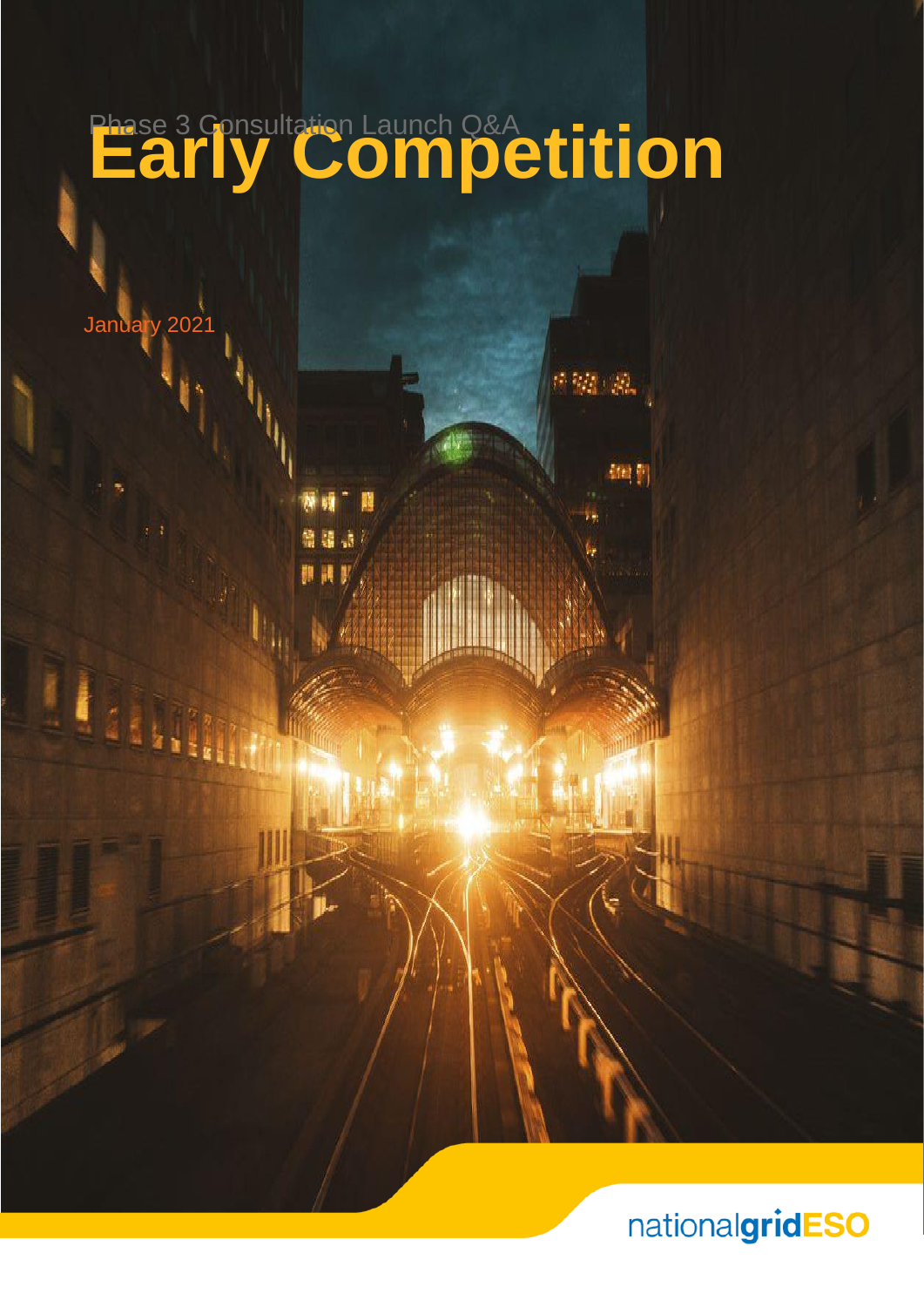### Contents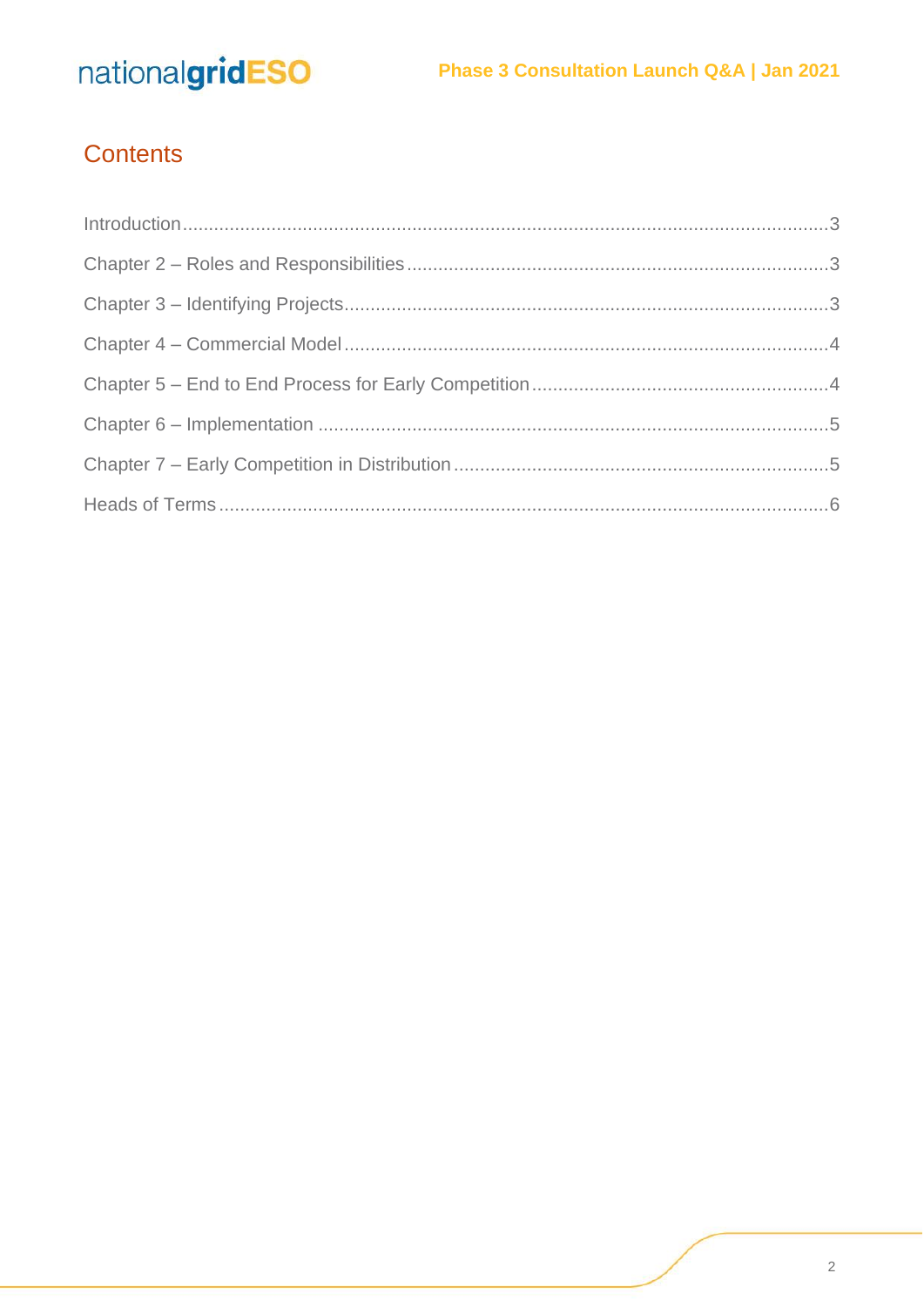#### <span id="page-2-0"></span>**Introduction**

Our Phase 3 consultation on early competition launched on 4 December 2020 and sets out our updated proposals for an early competition model. To complement our consultation launch, we hosted a webinar on 15 December providing an overview of our proposals and guidance on how to get involved.

We invited attendees to ask clarification questions on our consultation. This document summarises the questions and responses by chapter from our launch webinar, the webinar is also available to view on our [website.](https://players.brightcove.net/2346984621001/default_default/index.html?videoId=6216854179001)

#### <span id="page-2-1"></span>**Chapter 2 – Roles and Responsibilities**



*Is the expectation that TO delivery teams would also be ring-fenced or just bidding teams? Are TO bidding teams expected to be separated on an enduring basis or just for the bidding period?*

The expectation is that TO bidding teams would be ringfenced for the duration of the tender. Other TO teams would not be ringfenced.

#### <span id="page-2-2"></span>**Chapter 3 – Identifying Projects**



*What considerations would support the final approval to launch the tender once project tender have been identified?*

The final decision would consider market appetite to compete for the project, informed by the pretender engagement. It would also consider any update to the identified network need (if relevant) and reconfirmation the competition criteria are still met.



*The potential benefits of early competition can only be determined if there have been prior conversations with potential non-network solution providers. These would be broad-brush discussions. There should be both proactive approaches to such providers & general invitations for input.*

We propose to engage with stakeholders as part of the initial solution identification for NOA (Network Options Assessment). This will help the ESO understand what potential alternative solutions may be available.



*Can you just provide some clarity what you mean by 'compliance' driven investments? And how these are different from customer and NOA requirements?*

There are some projects taken forward by TOs to ensure compliance with the SQSS (Security and Quality of Supply Standard) that do not feature in NOA because they do not impact on a network boundary.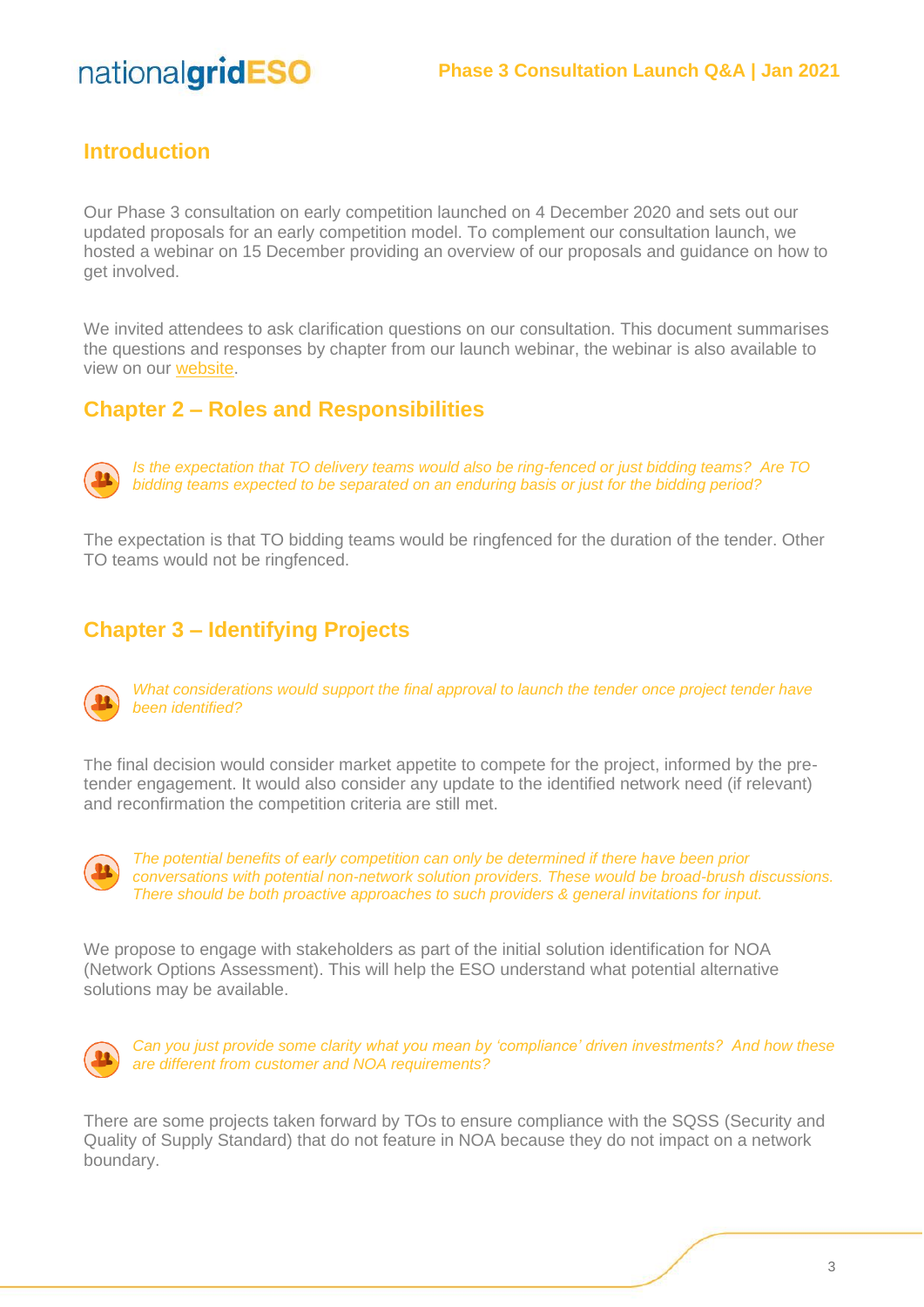

*Is the expectation that as soon as there is a 'Proceed' in 2 scenarios in NOA that a competitive tender could start? The document seemed to imply multiple NOA cycles would happened before a tender process starts? Which means multiple years between need identification and any work starting?*

Once a project is identified as meeting the competition criteria it will begin the pre-tender stage (subject to Ofgem approval). The length of this pre-tender stage will vary by project. In some cases, depending on the urgency of the need, the pre-tender stage could span more than a year. The network need would therefore by reassessed in the subsequent NOA.



*The CBA following the criteria test seems to focus on specific projects/solutions -could you explain how you intend to run this?*

The CBA (Cost Benefit Analysis) will be conducted on the initial solution used in the NOA analysis.

#### <span id="page-3-0"></span>**Chapter 4 – Commercial Model**



*You ask for revenue streams up to 45 years. Will you favour longer-lived solutions? After all, the grid itself is built for longevity – this should be important among your requirements?*

The revenue period will be set on a case-by-case basis for a maximum period of 45 years. Solutions with a technical/asset life of a greater duration than the tendered revenue period will be assessed on the same basis as those with a technical/asset life which is the same duration as the tendered revenue period. Further information can be found in Section 2.2. of [Chapter 4.](https://www.nationalgrideso.com/document/181921/download)



*You mention debt assumptions, will bidders retain any benefits of efficient financing?*

Not in respect of the debt financing competition as our preferred option is to pass any benefit from a reduction in the Tender Revenue Stream from an improvement in debt terms (when compared to the indicative terms provided by the Procurement Body for ITT Stage 2) through to consumers. Equally, we would expect consumers to take the risk of an increased Tender Revenue Stream as the result of worse debt terms than assumed at ITT Stage 2. Further information can be found in Section 3.3. of [Chapter 4.](https://www.nationalgrideso.com/document/181921/download)

#### <span id="page-3-1"></span>**Chapter 5 – End to End Process for Early Competition**

*TRL stage is misleading shorthand, often mis-interpreted. Any "low technical risk" modifications could be deemed TRL 8 or (because the mod itself hasn't previously been built) much lower even though risk is negligible and base technologies are TRL9. Such low-tech risk solutions should be encouraged.*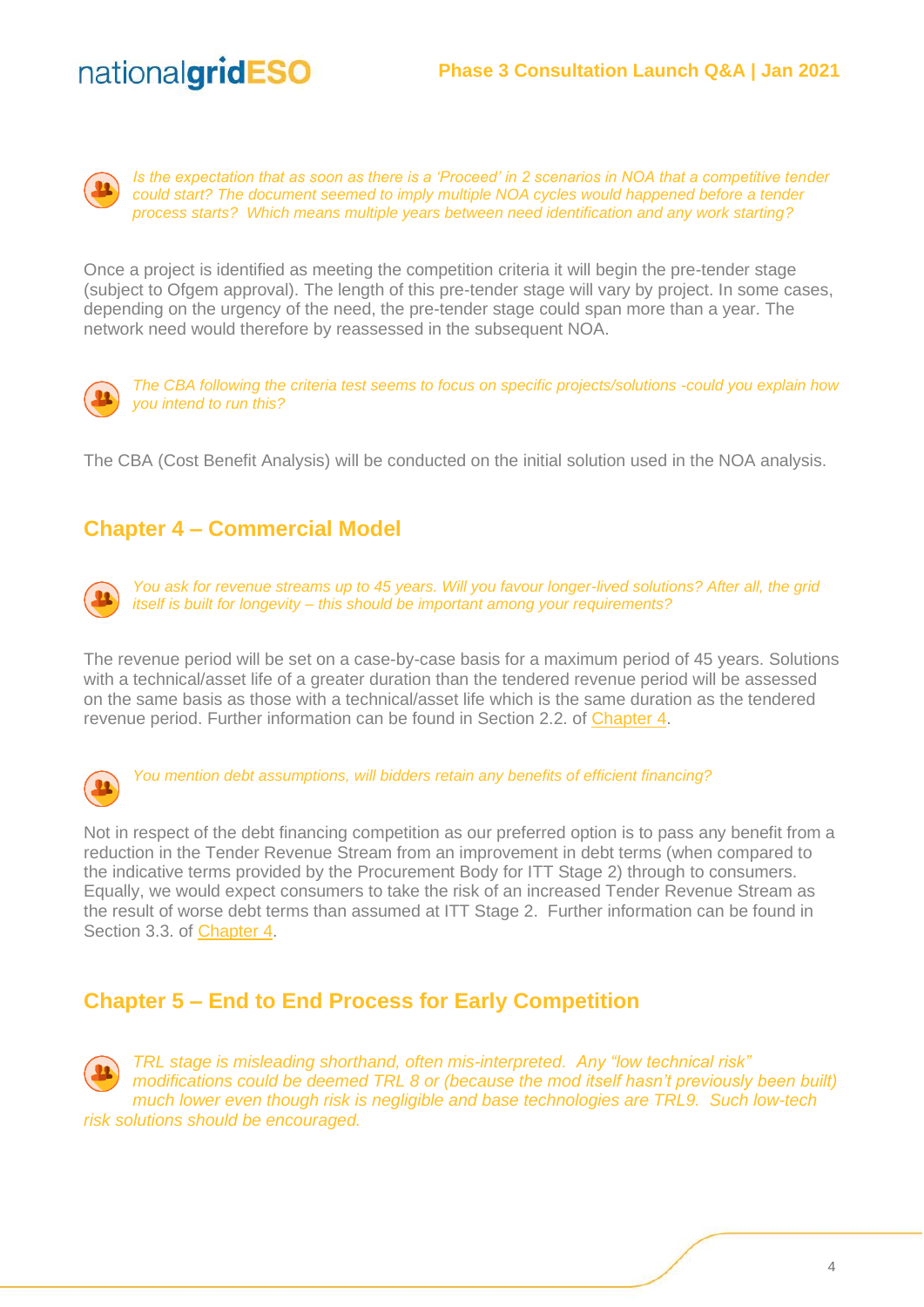During implementation we would further define what is required in terms of technology readiness, and would take in to consideration the points made here. The use of TRL (Technology Readiness Level) 8/9 at this stage of developing the ECP is to provide an indication of the broad level we expect.



*Have you considered the cost of running a two-stage process for market participants and how appropriate is to have the TO during the process to (undertake) impact studies?*

The two-stage process aims to minimise the impact on bidders by narrowing down the pool of bidders prior to the full detail of the project being required. We welcome views on whether our proposal achieves this aim.

We propose that the relevant network owners need to be involved in impact assessments because these consider the impact on their networks. The network owners have the detailed knowledge of their own networks and will need to manage any implications of the proposed solution.



*Even if there are no formal pre-submission reviews, there should be feedback which give opportunities for misunderstanding to be clarified and proposals to be modified. This will ensure that optimal solutions are put forward by all, and that the SO only considers optimal solutions.*

We note this point and will consider exactly what support can be provided further during implementation.

#### <span id="page-4-0"></span>**Chapter 6 – Implementation**



*Implementation: the different solutions will all have different natural timescales. The 2-year timescale may not allow those that need planning permission: geological storage takes ~4 years to build, achieving full durations later.* 

The estimated minimum 18-24 implementation timescales mentioned relate to the implementation of an early competition model and an ability to commence an inaugural tender under that model rather than the time any successful bidder would require to commission their successful solution. Further information can be found in [Chapter 6.](https://www.nationalgrideso.com/document/181931/download)

#### <span id="page-4-1"></span>**Chapter 7 – Early Competition in Distribution**

*Page 2 summary doc states stakeholder engagement suggests there is no role for the ESO on competition in distribution. Is this intended to indicate ECP is not of benefit at distribution level, or is it intended competition is applicable but none of the roles should be carried out by the ESO?*

It is not intended to indicate there is not a benefit of early competition at distribution sector level. We have summarised the views expressed so far on whether the proposed process and roles could work in the distribution sector, if Ofgem decide that early competition should be introduced in ED2.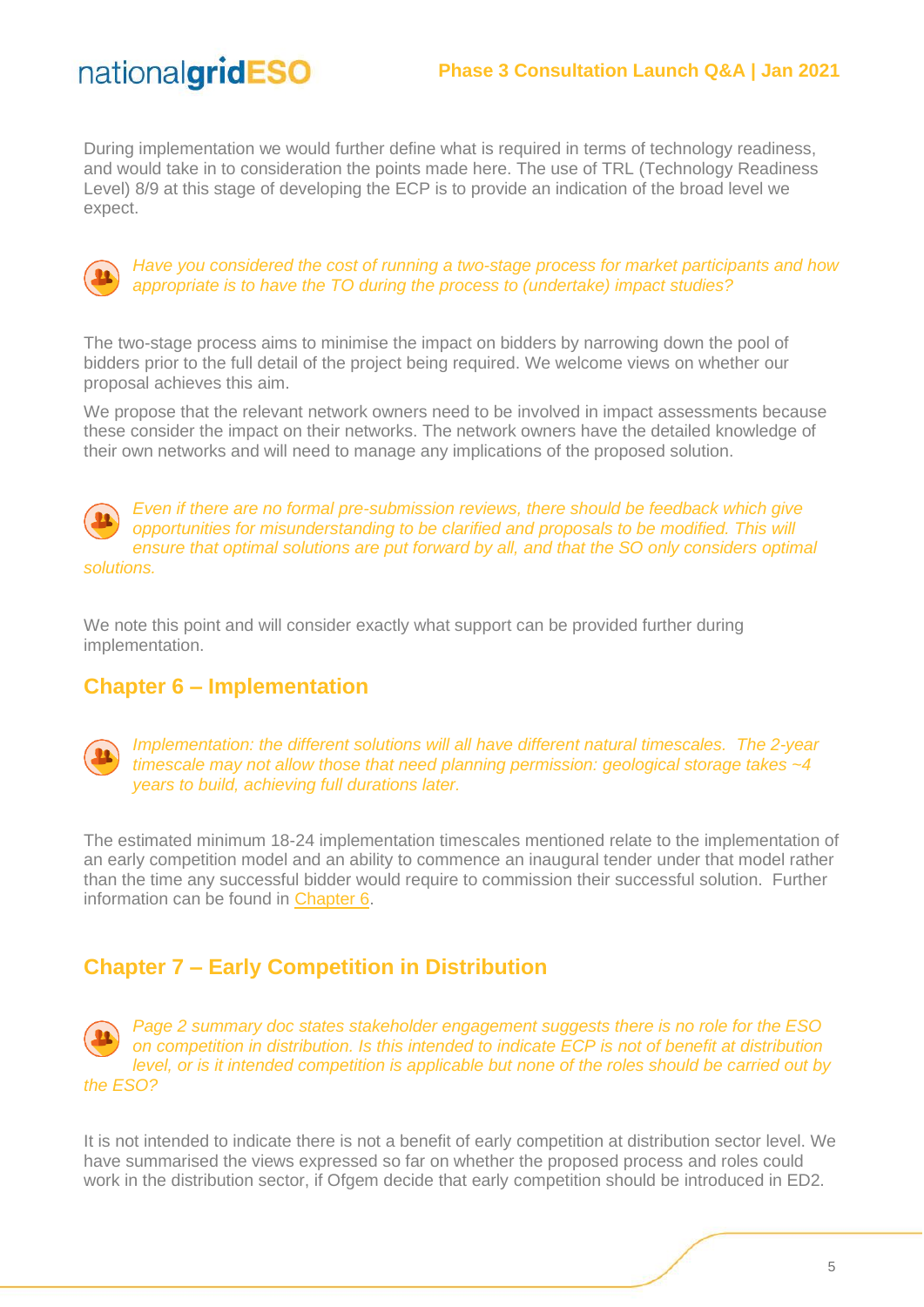We have also indicated the majority of views so far on which parties might be best placed to perform the roles if early competition was introduced in ED2.

#### <span id="page-5-0"></span>**Heads of Terms**



*What sort of securities would you anticipate requiring at preliminary works stage?* 

We have stated that a performance bond or equivalent form of security would be required - this could include a guarantee from a parent or affiliated company that has and maintains an approved credit rating, cash on deposit, or an irrevocable letter of credit or bank guarantee where the issuer has and maintains an approved credit rating. Further information can be found in the Heads of Terms [document.](https://www.nationalgrideso.com/document/181951/download)

#### **Stakeholder Feedback**

The participants on this session consisted of 25 individuals representing 15 organisations. The following companies were represented at the webinar: